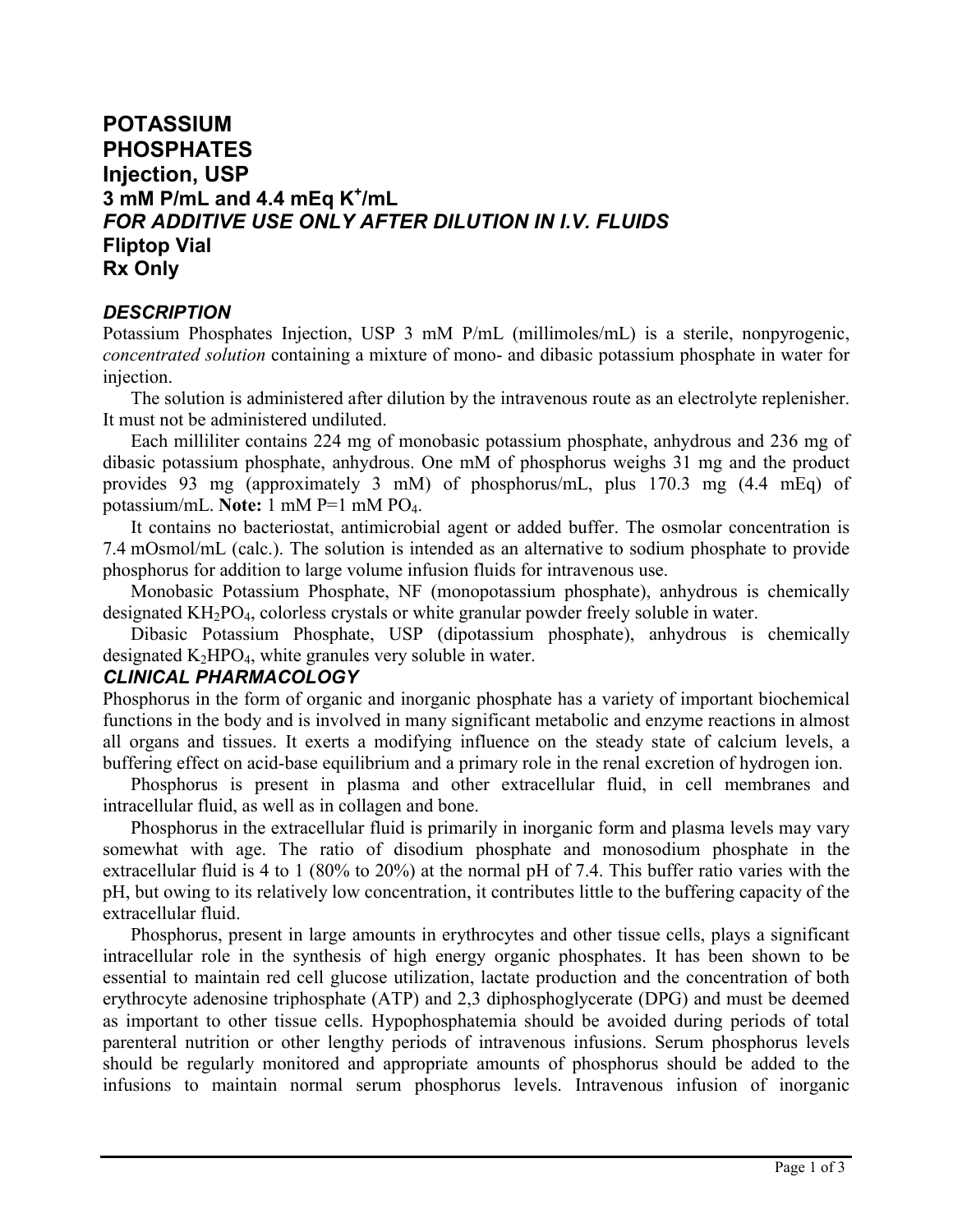phosphorus may be accompanied by a decrease in the serum level and urinary excretion of calcium. The normal level of serum inorganic phosphorus is 3.0 to 4.5 mg/100 mL in adults; 4.0 to 7.0 mg/100 mL in children.

Potassium is the principal intracellular cation; it helps transport dextrose across the cell membrane and contributes to normal renal function. It has been suggested that 40 mEq potassium be used for every 1000 kcal of dextrose supplied to patients receiving total parenteral nutrition and 12 to 15 mM phosphorus for each 250 g of dextrose.

Intravenously infused phosphorus not taken up by the tissues is excreted almost entirely in the urine. Plasma phosphorus is believed to be filterable by the renal glomeruli and the major portion of filtered phosphorus (greater than 80%) is actively reabsorbed by the tubules. Many modifying influences tend to alter the amount excreted in the urine.

# *INDICATIONS AND USAGE*

Potassium Phosphates Injection, USP, 3 mM P/mL is indicated as a source of phosphorus, for addition to large volume intravenous fluids, to prevent or correct hypophosphatemia in patients with restricted or no oral intake. It is also useful as an additive for preparing specific intravenous fluid formulas when the needs of the patient cannot be met by standard electrolyte or nutrient solutions. The concomitant amount of potassium  $(K^+ 4.4 \text{ mEq/mL})$  must be calculated into total electrolyte dose of such prepared solutions.

## *CONTRAINDICATIONS*

Potassium phosphate is contraindicated in diseases where high potassium, high phosphorus or low calcium levels may be encountered.

# *WARNINGS*

Potassium Phosphates Injection, USP, 3 mM P/mL must be diluted before use.

To avoid potassium or phosphorus intoxication, infuse solutions containing potassium phosphate slowly. In patients with severe renal or adrenal insufficiency, administration of potassium phosphate may cause potassium intoxication. Infusing high concentrations of phosphorus may cause hypocalcemia and calcium levels should be monitored.

Solutions which contain potassium ions should be used with great care, if at all, in patients with hyperkalemia, severe renal failure and in conditions in which potassium retention is present.

In patients with diminished renal function, administration of solutions containing potassium ions may result in potassium retention.

WARNING: This product contains aluminum that may be toxic. Aluminum may reach toxic levels with prolonged parenteral administration if kidney function is impaired. Premature neonates are particularly at risk because their kidneys are immature, and they require large amounts of calcium and phosphate solutions, which contain aluminum.

Research indicates that patients with impaired kidney function, including premature neonates, who receive parenteral levels of aluminum at greater than 4 to 5 mcg/kg/day accumulate aluminum at levels associated with central nervous system and bone toxicity. Tissue loading may occur at even lower rates of administration.

#### *PRECAUTIONS*

Do not administer unless solution is clear and seal is intact. Discard unused portion.

Phosphorus replacement therapy with potassium phosphate should be guided primarily by the serum inorganic phosphorus level and the limits imposed by the accompanying potassium  $(K^+)$  ion.

High plasma concentrations of potassium may cause death through cardiac depression, arrhythmias or arrest.